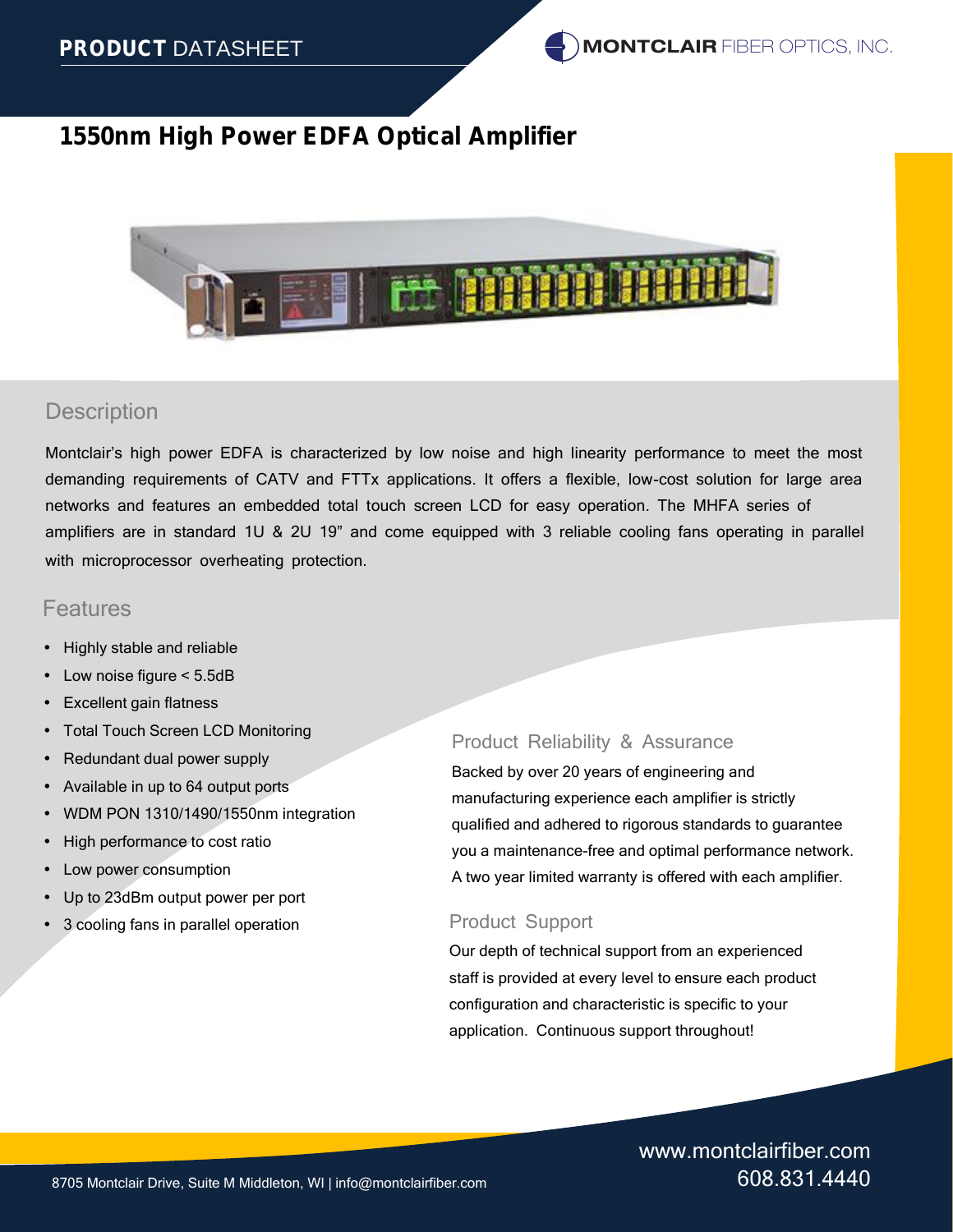**Specifications** 

#### Optical Characteristics

| Parameter                        | <b>Unit</b>     | Value                    |
|----------------------------------|-----------------|--------------------------|
| Optical Input Wavelength         | nm              | $1545$ ~ 1565            |
| Optical Input Power              | dBm             | $-10$ $\sim$ +10         |
| Output Optical Power             | dBm             | See Ordering Information |
| <b>Typical Output Power</b>      | dB <sub>m</sub> | 18                       |
| Output Power Stabilization Range | $\%$            | $30 \degree 100$         |
| Port Numbers                     |                 | See Ordering Information |
| Output Power Tolerance           | dB              | ±0.5                     |
| Port Uniformity                  | dB              | ± 0.6                    |
| Noise Figure                     | dB              | 5.5                      |
| Optical Test Port                | dB              | $-5$ $-$ +5              |
| Return Loss Input/Output         | dB              | 45                       |
| <b>Isolation Output</b><br>Input | dB              | 40                       |
| Polarization Dependence          | dB              | 0.3                      |

### PON Characteristics (Optional)

| <b>Parameter</b>                    | <b>Unit</b> | <b>Value</b>                |
|-------------------------------------|-------------|-----------------------------|
| PON Wavelengths                     | nm          | $1260$ ~ 1360 & 1480 ~ 1500 |
| Insertion Loss                      | dB          | $<$ 1                       |
| <b>Isolation CATV</b><br><b>PON</b> | dB          | 50 @ 1545 $\degree$ 1565 nm |
| <b>Isolation COM</b><br><b>PON</b>  | dB          | 15 @ 1545 ~ 1565 nm         |
| Return Loss                         | dВ          | 50                          |

## Optical Switch for 2 Inputs (Optional)

| <b>Parameter</b> | <b>Unit</b> | <b>Value</b> |
|------------------|-------------|--------------|
| Insertion Loss   | dB          | < 0.7        |
| Crosstalk        | dB          | $-55$        |
| Repeatability    | dB          | ± 0.05       |
| Switch Time      | ms          | 10           |
| Return Loss      | dB          | 50           |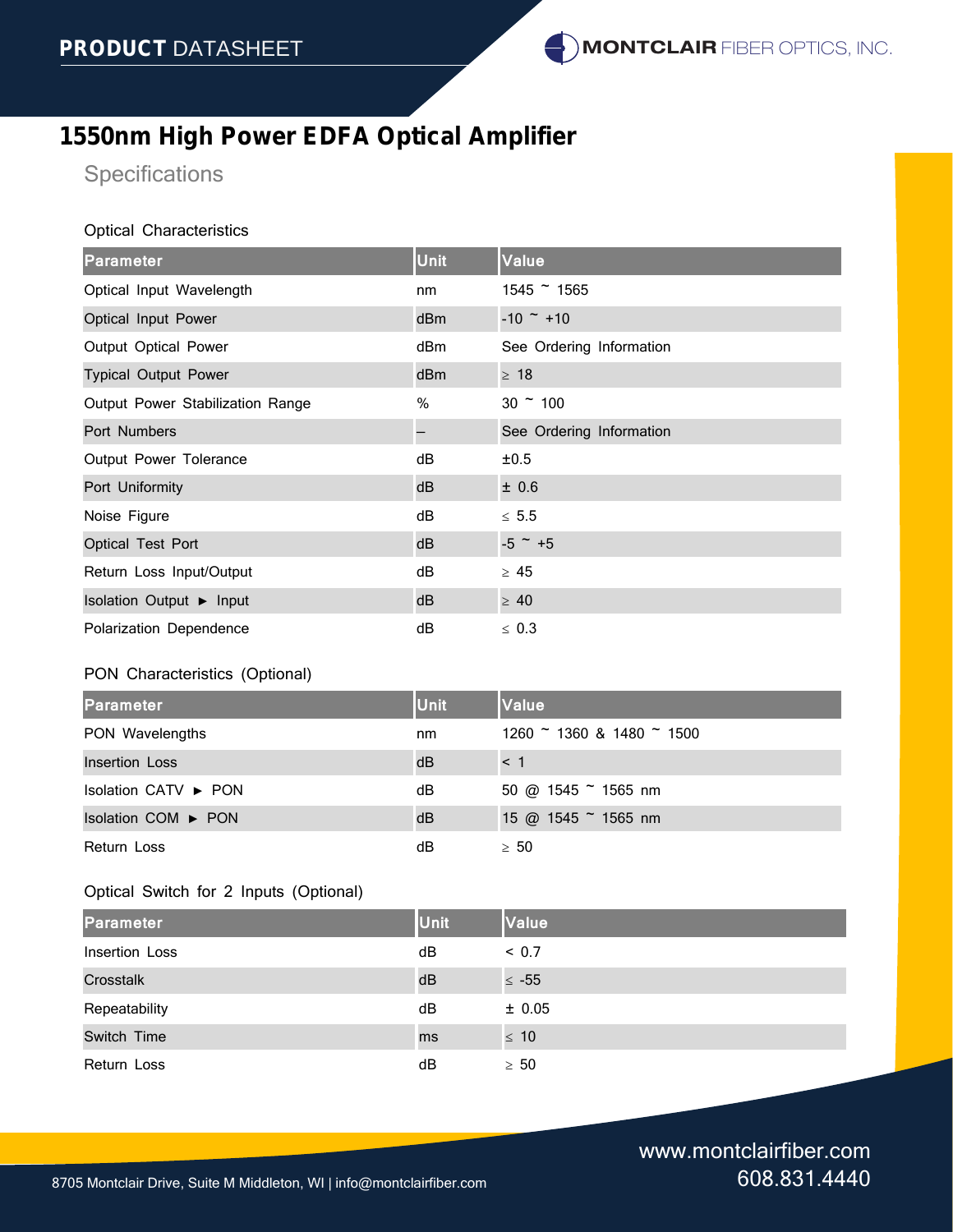### General Characteristics

| <b>Parameter</b>                    | <b>Unit</b>  | Value                       |
|-------------------------------------|--------------|-----------------------------|
| Power Supply                        | pcs          | 2 (1 default, 1 optional)   |
| Chassis Type                        |              | 1U, 2U, 3U 19" Rack Mounted |
| AC Input Voltage                    | V AC         | $85 \degree 264$            |
| DC Input Voltage                    | V DC         | $36 \degree 72$             |
| Power Consumption                   | W            | 65                          |
| Dimension (W $\times$ D $\times$ H) | mm           | 483 x 416 x 44 (1U)         |
|                                     | mm           | 484 x 416 x 88 (2U)         |
| <b>Operating Temperature Range</b>  | $^{\circ}$ C | $-5$ $-$ +60                |

### Management Interface

| <b>Parameter</b>         | <b>Value</b>                                                                                        |
|--------------------------|-----------------------------------------------------------------------------------------------------|
| Data Link Layer          | Ethernet 10/100 Base-T (and LLDP optional)                                                          |
| Network Layer            | IPv4, ICMP                                                                                          |
| Transport Layer          | UDP, TCP                                                                                            |
| <b>Application Layer</b> | SNMPv1/v2c, DHCP, Web                                                                               |
| Connectors               | 10/100 Base-T                                                                                       |
| Front Panel Management   | 3.5" 480 x 320 Color Touch Screen LCD for 2U and 3U<br>2.4" 320 x 240 Color Touch Screen LCD for 1U |

### Control Mode

| <b>Parameter</b>             | <b>Value</b>                |
|------------------------------|-----------------------------|
|                              | Pump Current                |
| Stabilization Mode           | Output Optical Power        |
|                              | Optical Gain                |
|                              | Low Input Power (LOS)       |
| Automatic Pump Shutdown Mode | <b>High Back Reflection</b> |
|                              | Overheating                 |